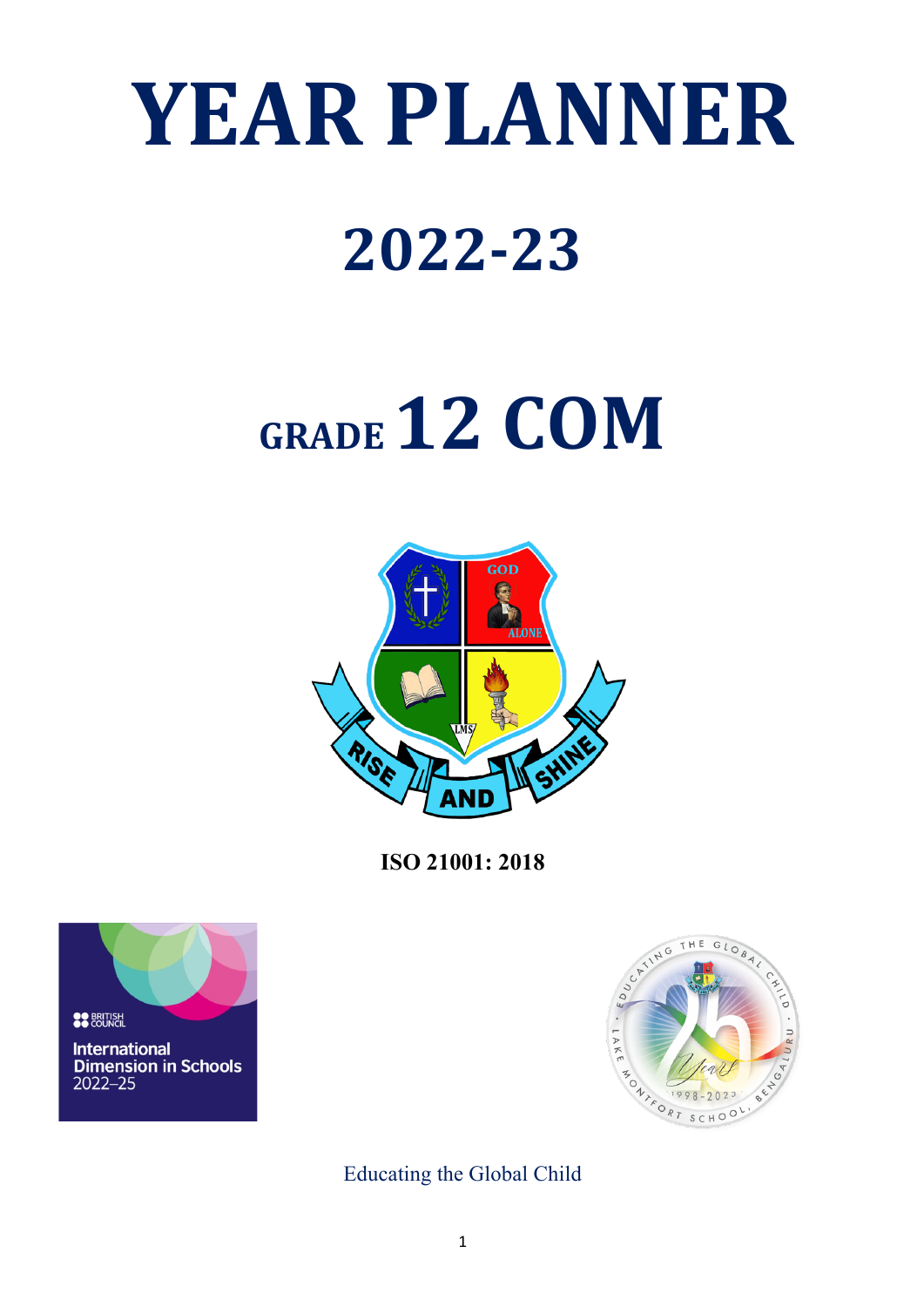#### **ENGLISH**

|                  |                                       |                         | <b>TOPICS FOR SPEAKING &amp;</b> |
|------------------|---------------------------------------|-------------------------|----------------------------------|
| <b>MONTH</b>     |                                       |                         | <b>LISTENING SKILLS&amp;</b>     |
|                  | <b>CHAPTER/CONTENT</b>                | <b>TEST/EXAM</b>        | <b>ACTIVITIES</b>                |
|                  |                                       |                         | (LANGUAGES)                      |
|                  | Flamingo: Chap: 1 and 2 (Prose and    |                         |                                  |
|                  | Poem)                                 |                         |                                  |
| <b>FEBRUARY</b>  | Vistas: Chap: 1                       |                         |                                  |
|                  | W. Skills: Notice Writing and Letter  |                         |                                  |
|                  | Writing (Editor)                      |                         |                                  |
|                  | Flamingo: Chap: 3 and 4 (Prose)       |                         |                                  |
|                  | Vistas: Chap: 2 and 3                 |                         |                                  |
| <b>MARCH</b>     | W. Skills: Poster Making and          |                         |                                  |
|                  | Invitation Writing.                   |                         |                                  |
|                  | Comprehension.                        |                         |                                  |
| <b>APRIL</b>     | <b>REVISION</b>                       | Cycle Test-1            |                                  |
|                  | Flamingo: Chap:3 and 4 (Poem)         |                         |                                  |
|                  | Vistas: Chap: 4                       |                         |                                  |
| <b>JUNE</b>      | W. Skills: Advertisement and Letter   |                         |                                  |
|                  | Writing (Job Application)             |                         |                                  |
|                  | Flamingo: Chap: 5 (Prose and          | <b>Cycle Test-2</b>     |                                  |
|                  | poem)                                 |                         |                                  |
| <b>JULY</b>      | Vistas: Chap: 5                       |                         |                                  |
|                  | W. Skills: Speech Writing             |                         |                                  |
|                  | Comprehension.                        |                         |                                  |
|                  | Flamingo: Chap: 6 (Prose and          | <b>Cycle Test-3</b>     | <b>ASL</b>                       |
|                  | Poem)                                 |                         |                                  |
| <b>AUGUST</b>    | Vistas: Chap: 6                       |                         |                                  |
|                  | <b>Writing Skills: Letter Writing</b> |                         |                                  |
|                  | (Business or official letters)        |                         |                                  |
|                  | Flamingo: Chap: 7 (Prose)             | <b>Cycle Test-4</b>     |                                  |
| <b>SEPTEMBER</b> | Vistas: Chap: 7 and 8 (First part)    |                         |                                  |
|                  | Writing Skills: Article Writing.      |                         |                                  |
|                  | Comprehension.                        |                         |                                  |
|                  | Flamingo: Chap: 8 (Prose)             |                         |                                  |
| <b>OCTOBER</b>   | Vistas: Chap: 8 (Second part)         |                         |                                  |
|                  | Writing Skills: Debate Writing and    |                         |                                  |
|                  | <b>Report Writing</b>                 |                         |                                  |
| <b>NOVEMBER</b>  | <b>REVISION</b>                       | <b>Cycle Test-5</b>     | <b>ASL/PROJECT</b>               |
|                  |                                       |                         |                                  |
| <b>DECEMBER</b>  | <b>REVISION</b>                       | Cycle Test-6            |                                  |
| <b>JANUARY</b>   | <b>REVISION</b>                       | <b>PREPARATORY EXAM</b> |                                  |
| <b>FEBRUARY</b>  | <b>REVISION</b>                       | PREPARATORY EXAM        |                                  |
| <b>MARCH</b>     | <b>FINAL EXAMINATION</b>              |                         |                                  |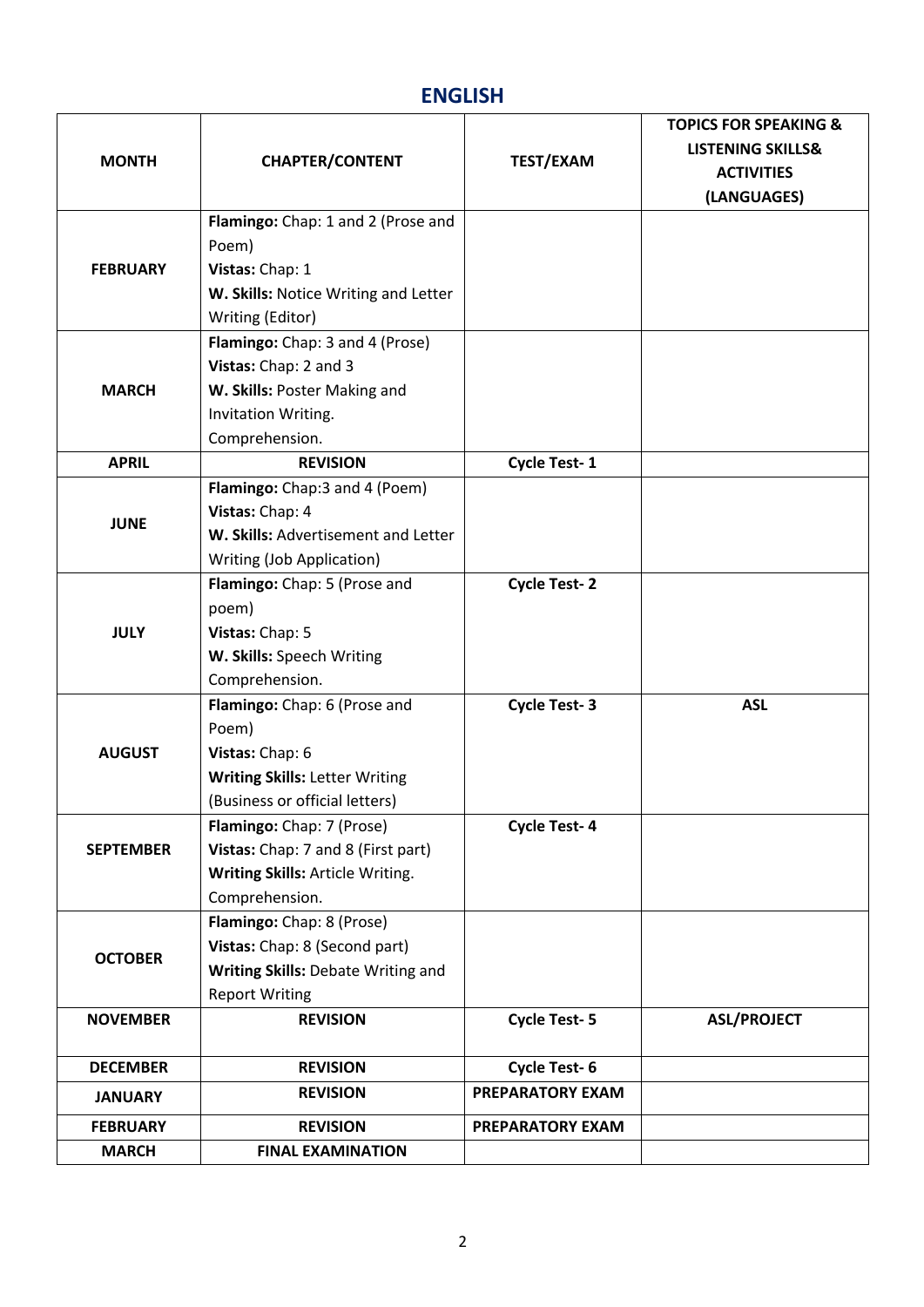#### **ACCOUNTANCY**

| <b>MONTH</b>     | <b>CHAPTER</b>                                          | <b>TEST/EXAM</b>                     |
|------------------|---------------------------------------------------------|--------------------------------------|
| <b>FEBRUARY</b>  | Part - A Accounting for Partnership:                    |                                      |
|                  | ch-1 Accounting for partnership firms - fundamentals    |                                      |
| <b>MARCH</b>     | Part- A ch-2 Goodwill: Nature and valuation             |                                      |
|                  | Ch-3 Change in profit sharing ratio among the existing  |                                      |
|                  | partners                                                |                                      |
| <b>APRIL</b>     | Ch-3 Change in profit sharing ratio among the existing  | <b>CYCLE TEST-1</b>                  |
|                  | partners                                                | Portion: Chapters: 1 to 3            |
| <b>JUNE</b>      | Part-A ch-4Admission of a partner,                      |                                      |
|                  | Ch-5 Retirement                                         |                                      |
| <b>JULY</b>      | ch-6 Death of a partner                                 | <b>CYCLE TEST-2</b>                  |
|                  | Part-A ch-7Dissolution of a partner                     | Portion: Chapters: 1 to 7            |
| <b>AUGUST</b>    | Ch-8Accounting for share capital                        | <b>CYCLE TEST-3</b>                  |
|                  | Ch-9 Issue of Debentures and redemption of debentures   | (PORTIONS:1 TO 9)                    |
| <b>SEPTEMBER</b> | PART - B Financial statements of companies and analysis | <b>CYCLE TEST-4</b>                  |
|                  | $Ch-1,2$                                                | (PORTIONS: Part - A Ch - 1 to 9)     |
|                  |                                                         | $Part - B Ch - 1&2)$                 |
| <b>OCTOBER</b>   | PART - B Ch - 3 Ratio Analysis                          |                                      |
|                  | $Ch - 4$ Cash flow statements                           |                                      |
| <b>NOVEMBER</b>  | Project work                                            | <b>CYCLE TEST-5</b>                  |
|                  |                                                         | (PORTIONS: Part $-$ A Ch $-$ 1 to 9) |
|                  |                                                         | $Part - B Ch - 1 to 4)$              |
| <b>DECEMBER</b>  | <b>Project Submission &amp; Revision</b>                | <b>CYCLE TEST-6</b>                  |
|                  |                                                         | PORTIONS - Full portion              |
| <b>JANUARY</b>   | <b>Revision &amp; Board Practicals</b>                  | Preparatory exam                     |
| <b>FEBRUARY</b>  | Revision                                                | Preparatory exam                     |
| <b>MARCH</b>     | Revision                                                | <b>Board Examination</b>             |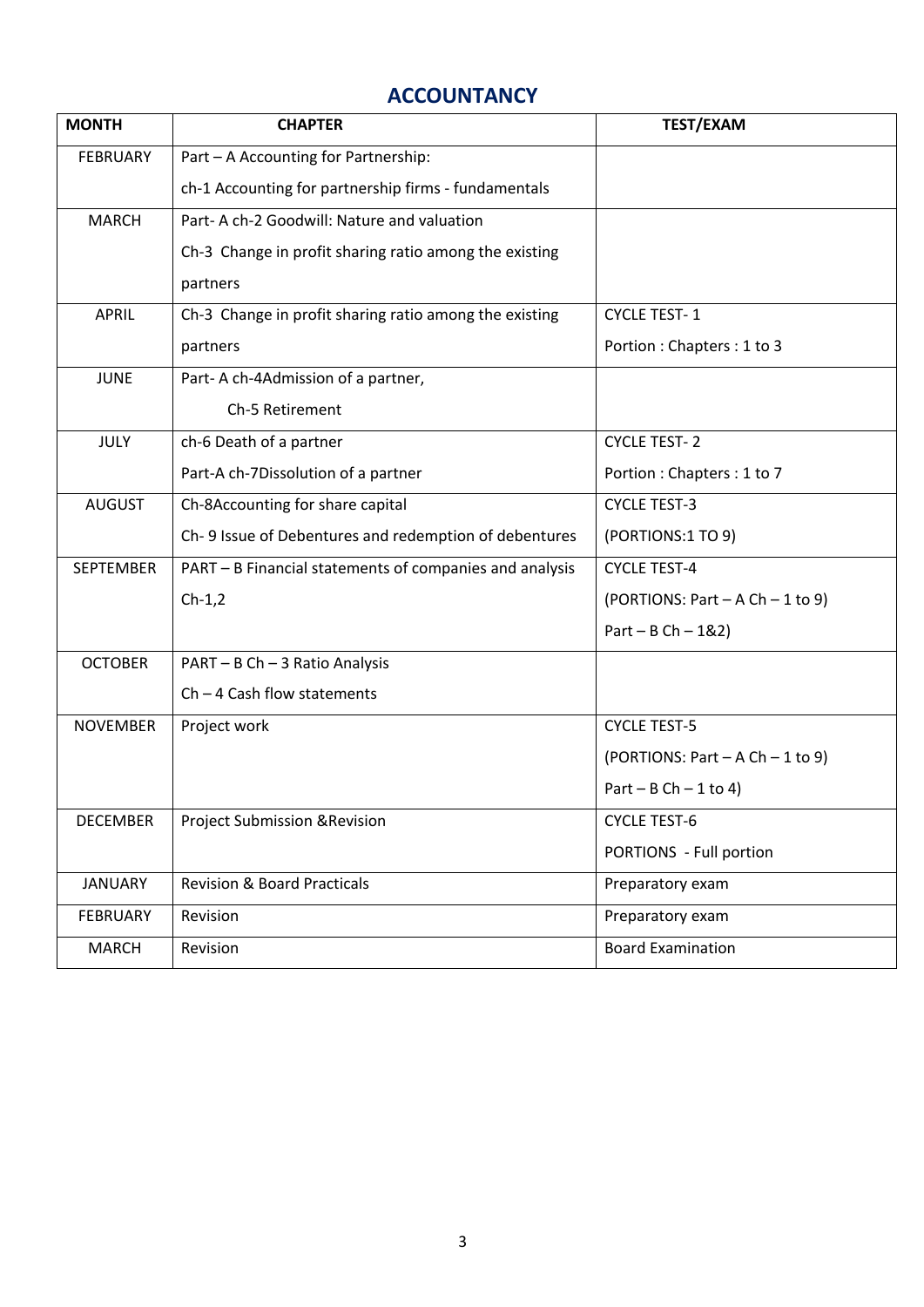#### **BUSINESS STUDIES**

| <b>MONTH</b>     | <b>CHAPTER</b>                                    | <b>TEST/EXAM</b>                             |
|------------------|---------------------------------------------------|----------------------------------------------|
| <b>FEBRUARY</b>  | Chapter - 1 Nature and significance of management |                                              |
|                  | Chapter - 2 Principles of management              |                                              |
| <b>MARCH</b>     | Chapter - 3 Business Environment                  |                                              |
|                  | Chapter - 4 Planning                              |                                              |
| <b>APRIL</b>     | Chapter - 4 Planning                              | <b>CYCLE TEST-1(PORTIONS:1TO 4)</b>          |
| <b>JUNE</b>      | Chapter $-5$ Organising                           |                                              |
|                  | Chapter $-6$ Staffing                             |                                              |
| <b>JULY</b>      | Chapter $-7$ Directing                            | <b>CYCLE TEST-2</b>                          |
|                  | Chapter - 8 Controlling                           | (PORTIONS:1TO 8)                             |
| <b>AUGUST</b>    | Chapter -9 Financial management                   | <b>CYCLE TEST-3</b>                          |
|                  | Chapter - 10 Financial market                     | (PORTIONS:1 TO 10)                           |
| <b>SEPTEMBER</b> | Chapter-11 Marketing management                   | <b>CYCLE TEST-4(PORTIONS:1 TO 11)</b>        |
| <b>OCTOBER</b>   | Chapter - 12 Consumer Protection                  |                                              |
| <b>NOVEMBER</b>  | Revision & Project Work                           | CYCLE TEST-5(PORTIONS:1 TO 12)               |
| <b>DECEMBER</b>  | <b>Revision &amp; Project Submission</b>          | <b>CYCLE TEST-6(PORTIONS: Full Syllabus)</b> |
| <b>JANUARY</b>   | <b>Board Practical &amp; Revision</b>             | <b>Preparatory Examination</b>               |
| <b>FEBRUARY</b>  | Revision                                          | <b>Preparatory Examination</b>               |
| <b>MARCH</b>     | Revision                                          | <b>BOARD EXAM</b>                            |

#### **ECONOMICS**

| <b>MONTH</b> | <b>CHAPTER \CONTENT</b>                                             | TEST \EXAM           |
|--------------|---------------------------------------------------------------------|----------------------|
| <b>FEB</b>   | INDIAN ECONOMIC DEVELOPMENT (IED) PART-B-Ch-1-Indian Economy        |                      |
|              | on the eve of Independence.                                         |                      |
|              | Ch-2-Five year plans in India .Ch-3 Agriculture, Industry and Trade |                      |
|              | (1950-1990) Ch-4 New Economic Policy Since 1991                     |                      |
|              | Ch-5 Poverty Ch-6 Human Capital Formation in India                  |                      |
|              | Ch-7 Rural Development Ch-8 Employment Ch-9 Infrastructure          |                      |
| <b>MAR</b>   | Ch-10 Environment and Sustainable Development                       |                      |
|              | Ch-11 Comparative Development Experiences of India and its          |                      |
|              | Neighbours.                                                         |                      |
|              | Ch-11 Continued-Comparative Development Experiences of India and    | <b>CYCLE TEST -1</b> |
| <b>APR</b>   | its neighbours                                                      | Portions Feb & March |
|              |                                                                     |                      |
| <b>JUNE</b>  | INTRODUCTORY MACRO ECONOMICS PART-A-                                |                      |
|              | Ch-1-Some basic concepts of Macro Economics                         |                      |
|              | Ch-2-National Income and Related Aggregates.                        |                      |
|              | Ch-3- Methods of calculating National Income.                       |                      |
| JULY         | Ch-5-Banking<br>Ch-4 Money                                          | <b>CYCLE TEST-2</b>  |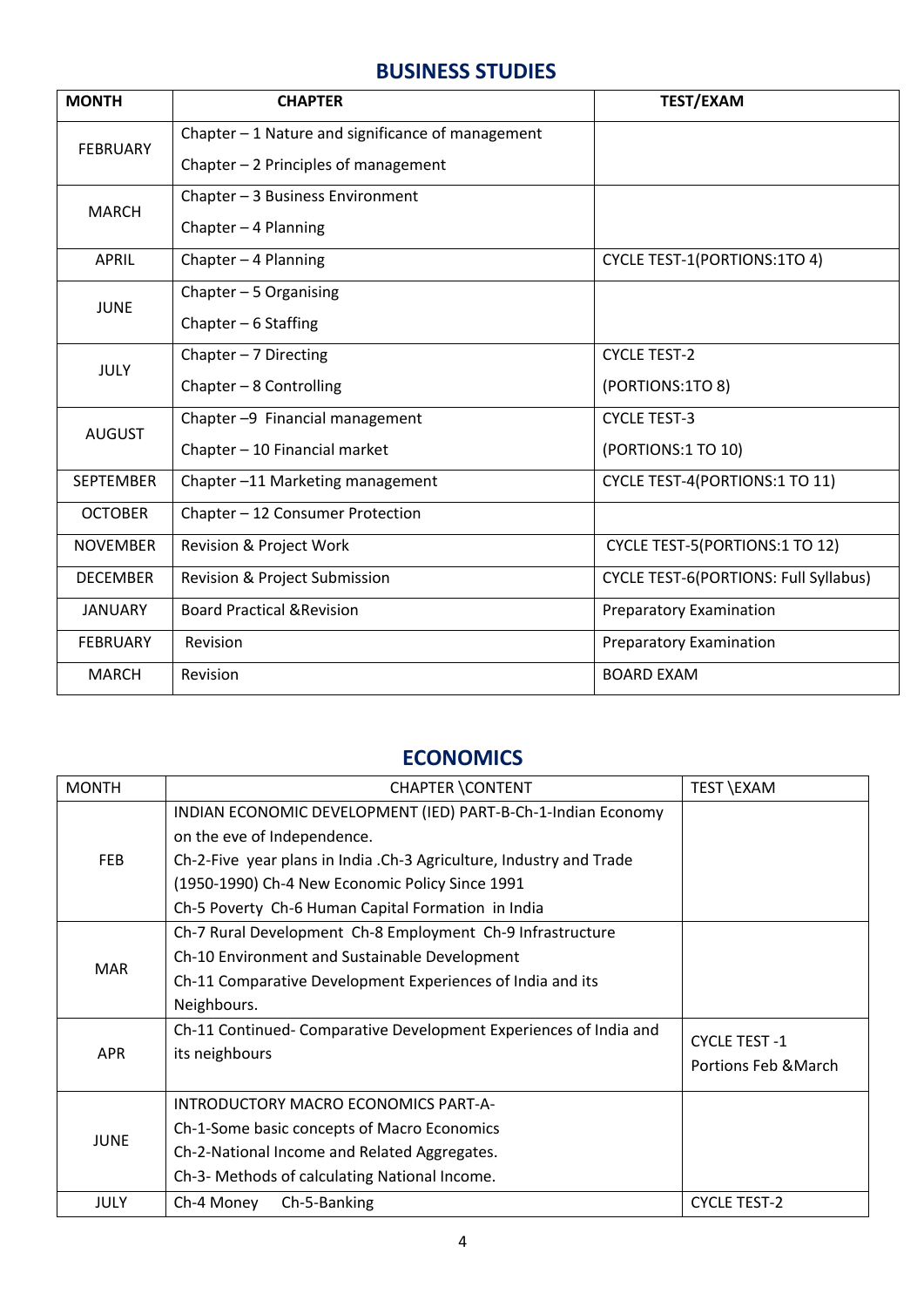|            | Ch-6-Aggregate Demand and its Components            | Portions: Feb-July       |
|------------|-----------------------------------------------------|--------------------------|
|            | Ch-7- Short Run Output                              |                          |
|            | Ch-8-Problems of Deficient Demand and Excess Demand |                          |
|            | Ch-9-Government Budget and the Economy              | <b>CYCLE TEST -3</b>     |
| <b>AUG</b> | Ch-10-Foreign Exchange Rate                         |                          |
|            | Ch-11- Balance of Payments                          | Portions Feb-Aug         |
| <b>SEP</b> | PROJECTS IN ECONOMICS - ROUGH COPY                  | <b>CYCLE TEST-4</b>      |
|            |                                                     | Portions Feb - Sept      |
| <b>OCT</b> | PROJECTS IN ECONOMICS - FAIR COPY                   |                          |
|            | <b>REVISION</b>                                     |                          |
| <b>NOV</b> | <b>REVISION - FULL PORTIONS</b>                     | CYCLE TEST - 5           |
|            |                                                     | <b>Full portions</b>     |
|            | <b>REVISION - FULL PORTIONS</b>                     | <b>CYCLE TEST-6</b>      |
| <b>DEC</b> |                                                     | Full portions            |
| JAN        | <b>REVISION</b>                                     | <b>AISSCE Practicals</b> |
|            |                                                     |                          |
| <b>FEB</b> | <b>REVISION</b>                                     | PRE-BOARD EXAM           |
|            |                                                     | <b>FULL PORTIONS</b>     |
| <b>MAR</b> | <b>BOARD EXAM</b>                                   |                          |

#### **COMPUTER SCIENCE**

| <b>MONTH</b>     | <b>CHAPTER / CONTENT</b>                               | <b>TEST / EXAM</b>                |
|------------------|--------------------------------------------------------|-----------------------------------|
| <b>FEBRUARY</b>  | Ch.1 Python Revision Tour - I                          |                                   |
|                  | Ch.2 Python Revision Tour - II                         |                                   |
| <b>MARCH</b>     | Ch.3: Working with functions                           |                                   |
| <b>APRIL</b>     | Ch.5: File Handling                                    | <b>CYCLE TEST - 1</b>             |
|                  |                                                        | PORTION: $Ch - 1,2,3$             |
| <b>JUNE</b>      | Ch.8: Data Structures (Lists as covered in class XI)   |                                   |
|                  | Ch.9: Data Structures (Stack - Push & Pop using lists) |                                   |
| <b>JULY</b>      | Ch.10: Communication and Network Concepts              | <b>CYCLE TEST-2</b>               |
|                  | Ch. 11: Relational Databases                           | PORTION : $Ch - 1, 2, 3, 5, 8, 9$ |
| <b>AUGUST</b>    | Ch.12: Simple Queries in SQL                           | <b>CYCLE TEST - 3</b>             |
|                  | Ch.13: Table creation and data manipulation commands   | PORTION : $Ch - 1,2,3,5,8,9,10$   |
|                  |                                                        | <b>CYCLE TEST - 4</b>             |
| <b>SEPTEMBER</b> | Ch.14: Grouping Records, Joins in SQL                  | $PORTION : Ch -$                  |
|                  |                                                        | 1, 2, 3, 5, 8, 9, 10, 11, 12, 13  |
| <b>OCTOBER</b>   | Ch.15: Interface Python with MySQL                     |                                   |
| <b>NOVEMBER</b>  | Ch.4: Using Python Libraries                           | CYCLE TEST - 5                    |
|                  |                                                        | <b>PORTION: Full Portions</b>     |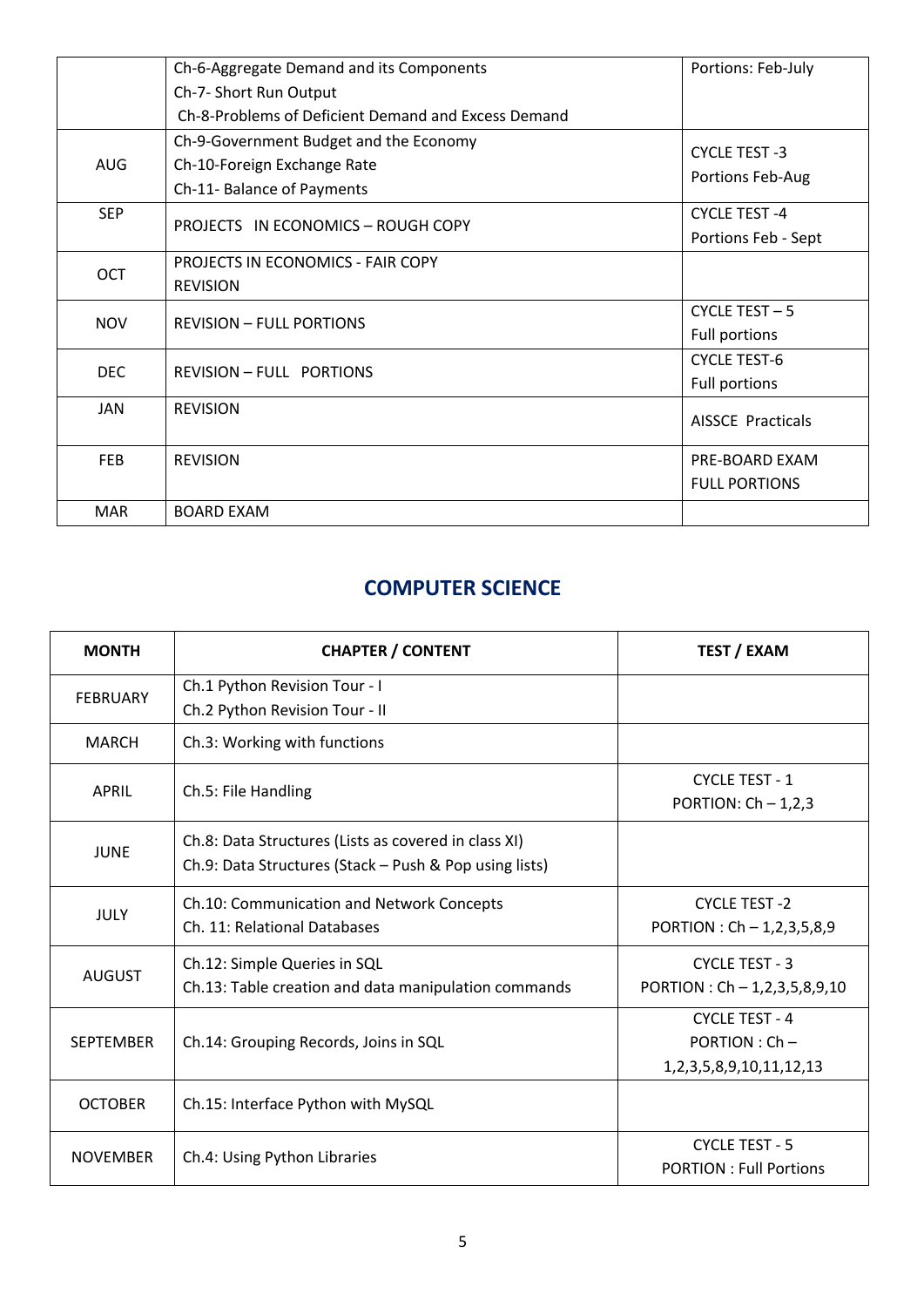| <b>DECEMBER</b> | <b>REVISION</b>   | CYCLE TEST - 6<br>PORTION: Full portions. |
|-----------------|-------------------|-------------------------------------------|
| <b>JANUARY</b>  | <b>REVISION</b>   | AISSCE 2023 PRACTICAL                     |
|                 | PRACTICALS & VIVA | EXAMINATION                               |
| <b>FEBRUARY</b> | <b>REVISION</b>   | PRE BOARD EXAM                            |
|                 |                   | PORTION: Full portions.                   |
| MARCH           | <b>REVISION</b>   | ANNUAL EXAMINATION                        |
|                 |                   | PORTION : Full portions.                  |

#### **PHYSICAL EDUCATION**

| <b>MONTH</b>     | <b>CHAPTER / CONTENT</b>                                                                                                                                                                                                                                             | <b>TEST / EXAM</b>             |
|------------------|----------------------------------------------------------------------------------------------------------------------------------------------------------------------------------------------------------------------------------------------------------------------|--------------------------------|
| <b>JUNE</b>      | Stand - 1 GAMES/SPORTS<br>Football - Dribbling skills.Inside,outside,instep dribbling.<br>Basketball - Passing skills chest, overhead, bounce pass.<br>Athletics - Long jump runway marking.<br>Stand - 2 YOGA<br>Suryanamaskar<br><b>BMI Calculation</b><br>Mass PT | Skills test                    |
| <b>JULY</b>      | Stand - 1 GAMES/SPORTS<br>Football - Passing skills, Push pass.<br>Basketball - Dribbling skills low dribbling.<br>Athletic - Long jump (cycling method)<br>Stand $-2$ YOGA<br>Suryanamaskar<br>Partial curl-up, flexed/bend arm hang.<br>Mass PT                    | Muscular endurance test        |
| <b>AUGUST</b>    | Stand - 1 GAMES/SPORTS<br>Football - Passing skills, long pass.<br>Basketball - Dribbling skills high dribbling.<br>Athletic - track and field marking.<br>Stand $-2$ YOGA<br>pranayama<br>Sit and reach, 600 mts run.<br>Mass PT                                    | Flexibility and endurance test |
| <b>SEPTEMBER</b> | Stand - 1 GAMES/SPORTS<br>Football - trapping skills, instep trapping.<br>Basketball - receiving the ball<br>Athletic - Sprint 100 mts<br>Stand $-2$ YOGA<br>pranayama<br>Flamingo balance test, shuttle run.<br>Mass PT                                             | Balance and agility test       |